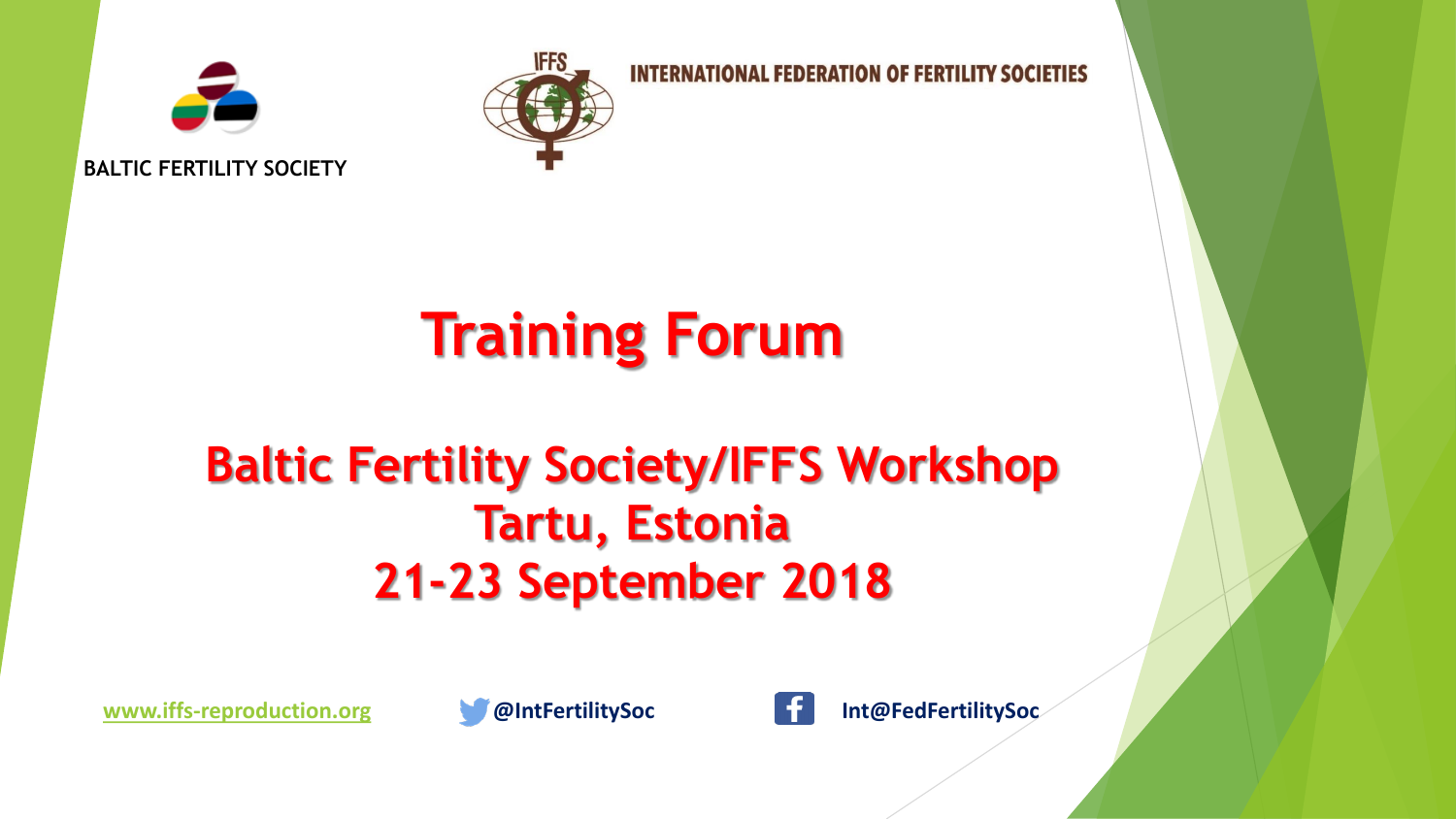#### **Why should we be interested in training?**

- **Equip individuals to deliver effective care**
- **Improve quality of clinical and laboratory services**
- **Improve efficiency of staff**
- **Reduction in adverse events/complaints**
- **Health gains for patients**
- **Engender greater confidence and job satisfaction in staff**
- **Fiscal benefit**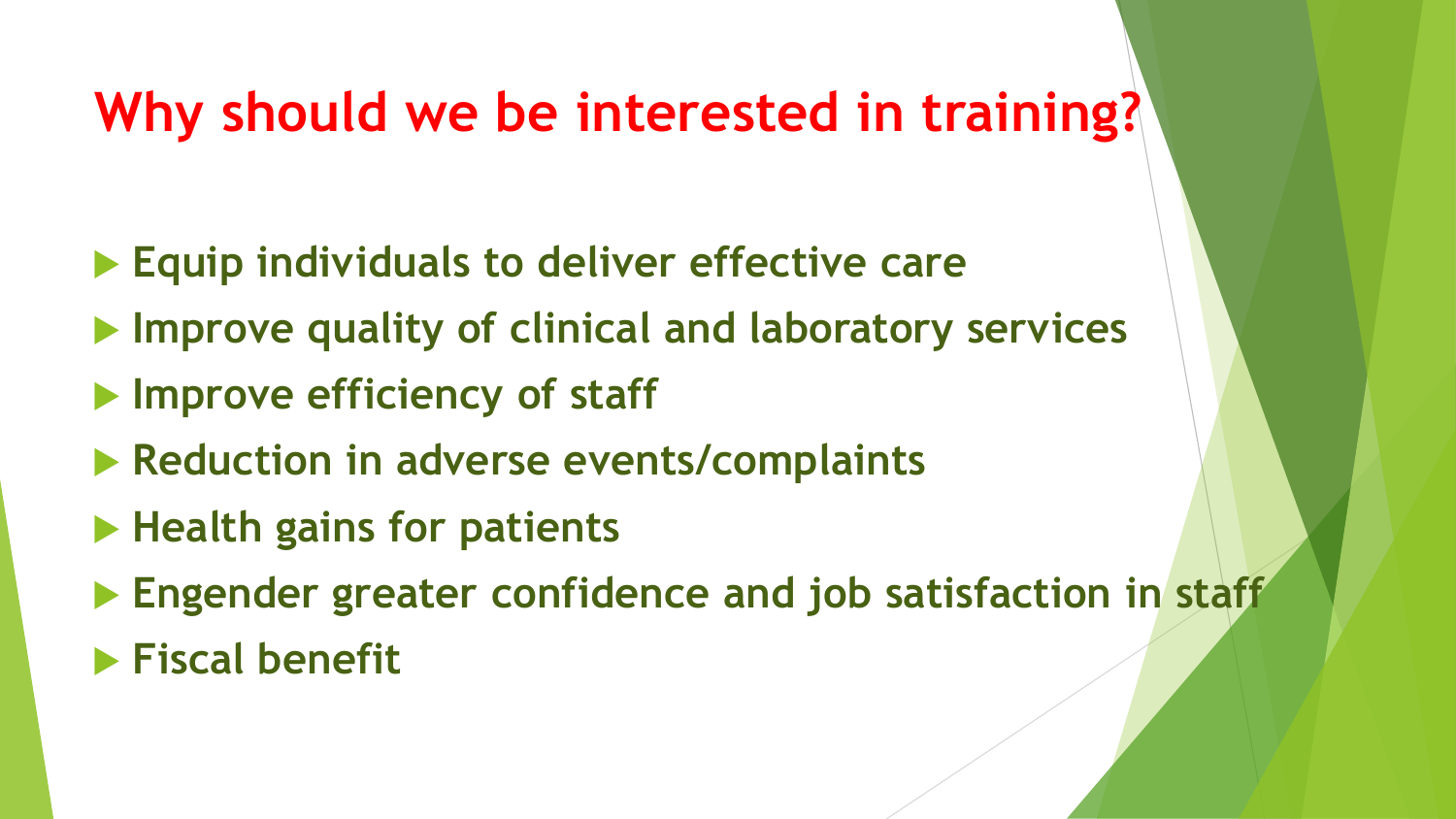#### **Training in Reproductive Medicine and Infertility**







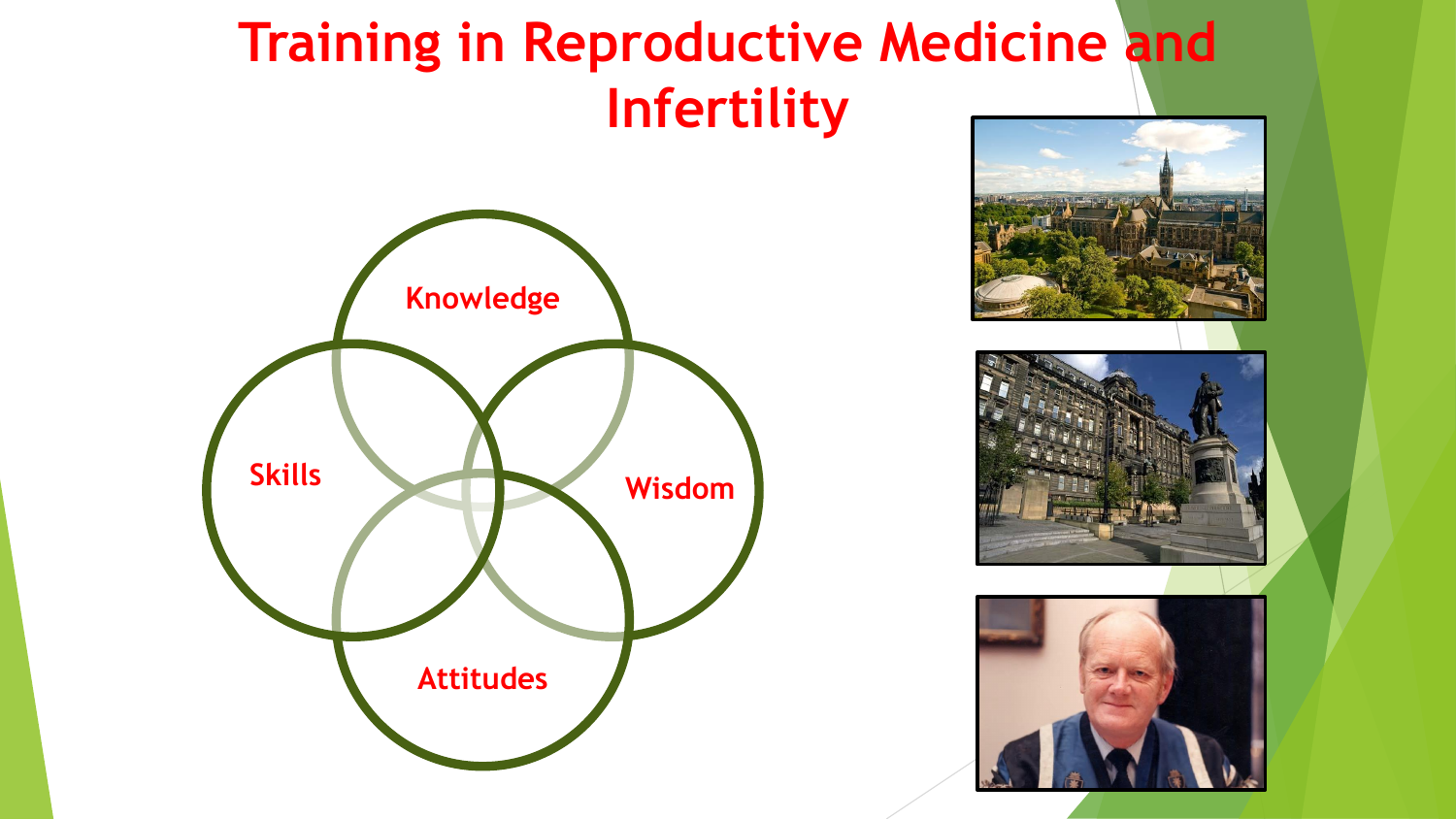# **Infertility and Assisted Conception Curriculum Based Training Programme**



**International Federation of Fertility Societies** **COMPONENTS OF THE PROGRAMME**

**Syllabus Guide to learning Paperwork Complementary Study Days**

**Knowledge and understanding, clinical competence, experience**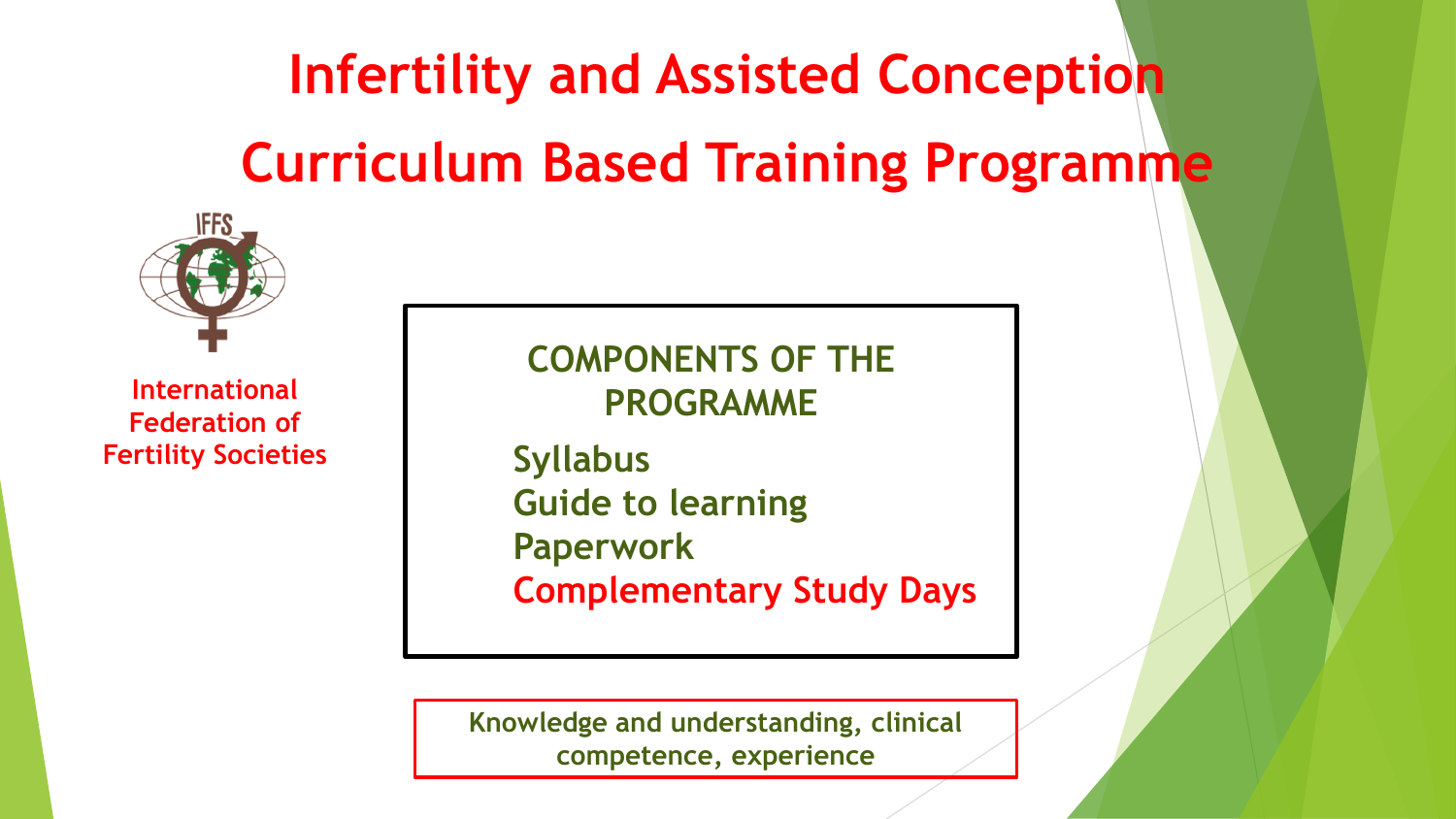## **Syllabus**

**Once trained a clinician should have acquired**  *KNOWLEDGE AND UNDERSTANDING* **of:** 

- ▶ the endocrine dynamics of the menstrual cycle, **and pregnancy.**
- **the physiology of gamete production and conception.**
- **the epidemiology of infertility.**
- **the causes of infertility and their appropriate management.**
- **the physiological basis of controlled ovarian stimulation**
- **laboratory aspects of assisted reproduction**
- **the specific issues relevant to the use of donor gametes and embryos**

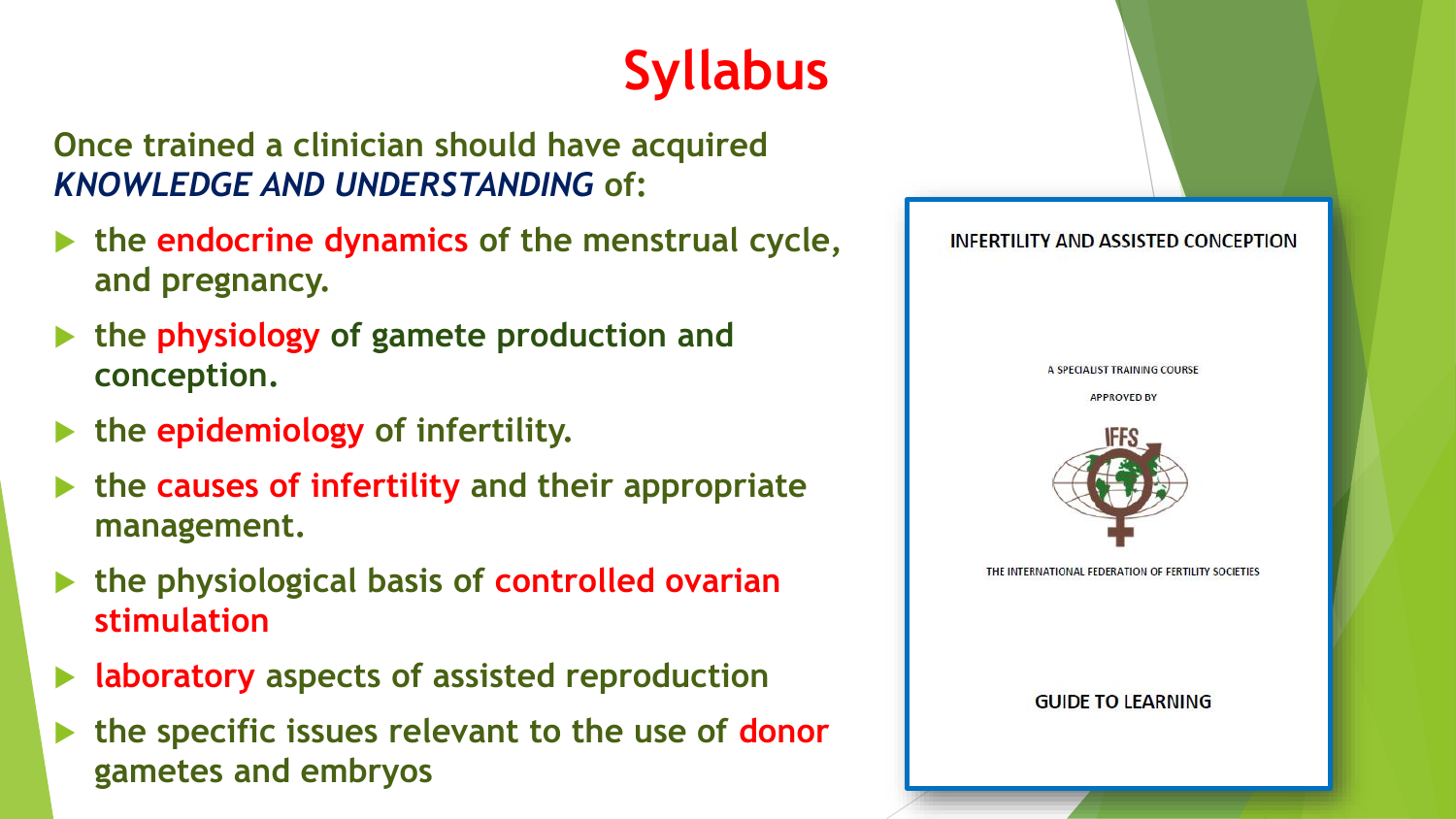## **Syllabus**

**Once trained a clinician should have acquired** *CLINICAL COMPETENCE* **in:** 

- **the assessment of an infertile couple.**
- **examination of males and females with infertility.**
- **Facilitation of appropriate initial investigations.**
- **the use of ultrasound in assessing pelvic anatomy.**
- **expertise in techniques of pelvic assessment e.g. laparoscopy, hysteroscopy, hydrosonography and hysterosalpingography**
- **an ability to interpret findings of investigations.**
- **the management of ovulatory dysfunction.**
- **clinical procedures in assisted conception including egg recovery and embryo transfer.**

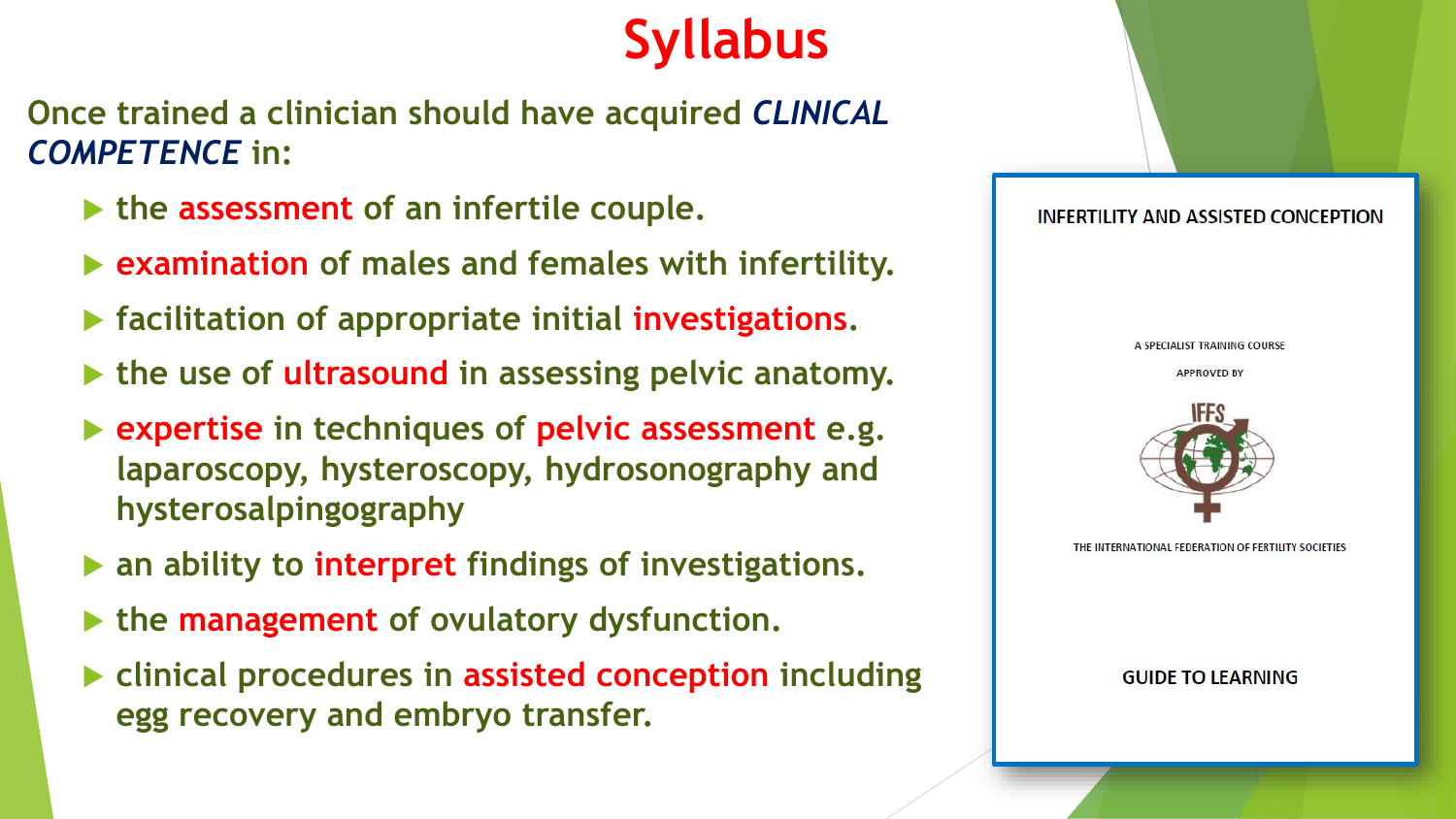# **Syllabus**

#### **Once trained a clinician will have acquired**  *EXPERIENCE AND KNOWLEDGE* **of:**

- **relevant administration and management skills, including clinical governance.**
- **teaching.**
- **legal and ethical issues and the local national regulatory framework.**
- **epidemiology, statistics, research and audit.**

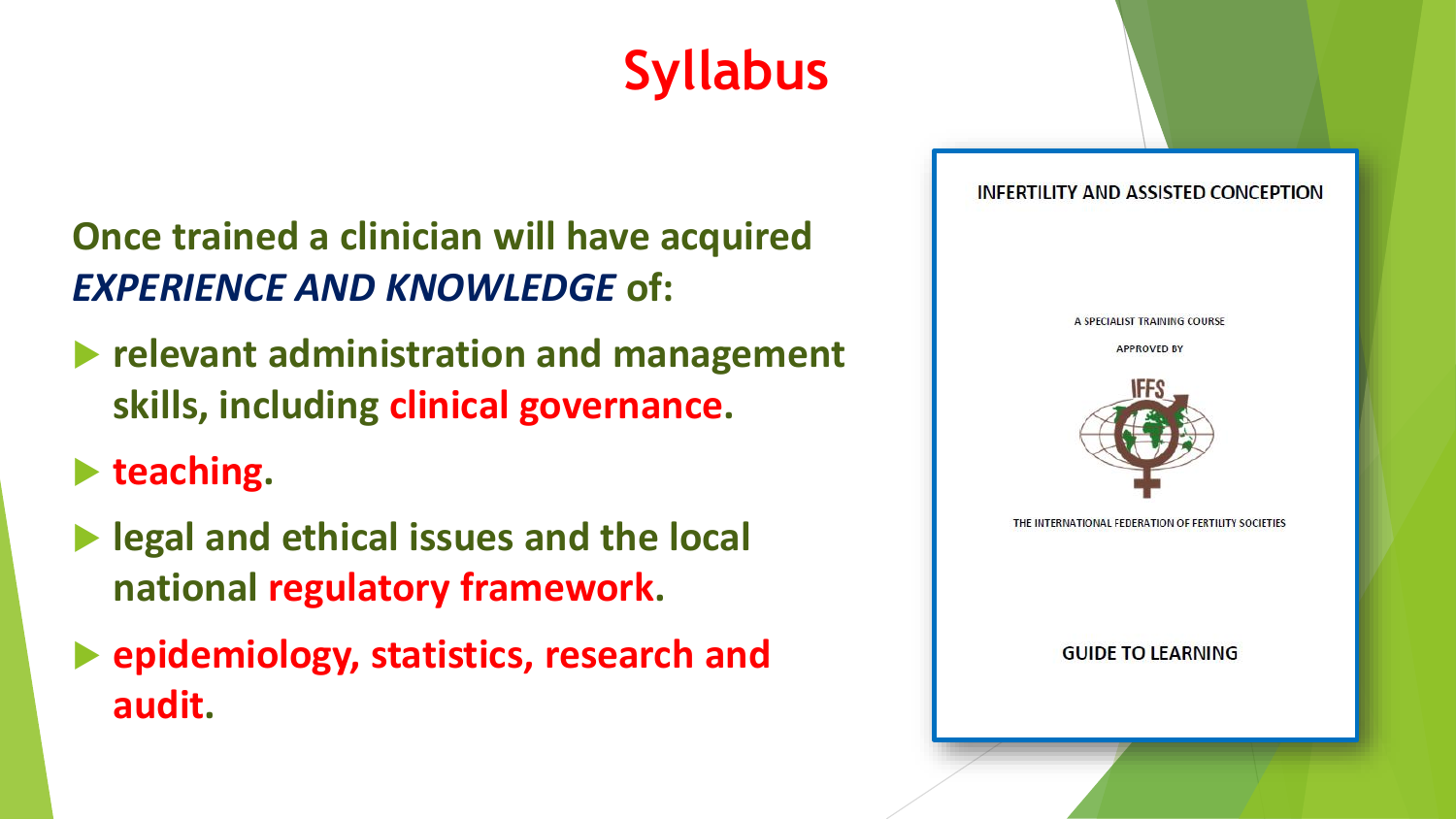#### **Organisation of Training Standards**

#### **Ensure training is:**

- **Comprehensive & sustained**
- **Uniform wherever provided**
- **Progressive and trainee centred**
- **Supported by documentation**
- **Assessed**

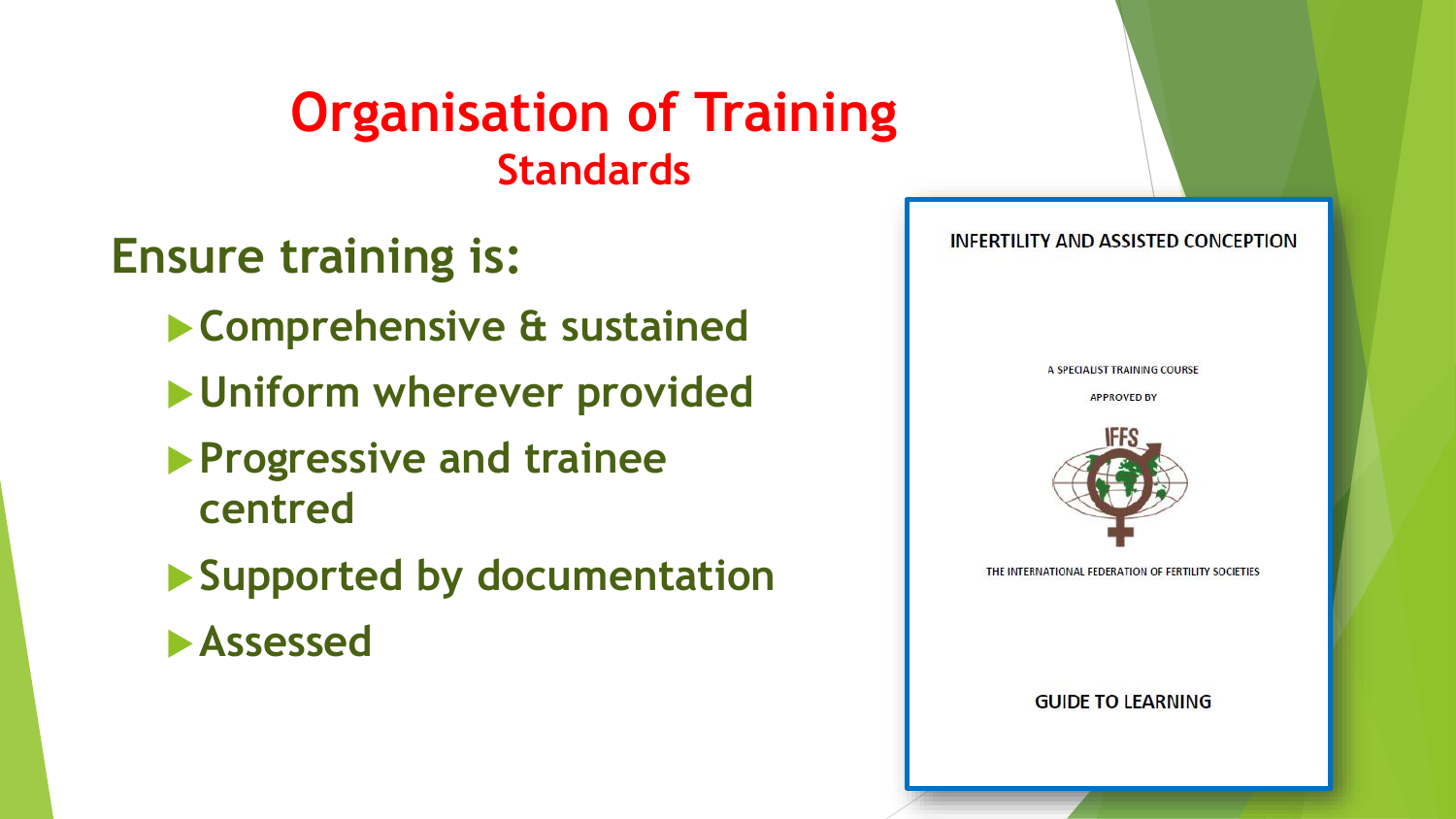### **Delivery of Training**

#### **Figure 1-13 Trainee relationship**

#### **Educational contract**

- **Setting targets**
- **Assessment of progress**

#### **Adaptable to needs of individuals**

|    | <b>INFERTILITY AND ASSISTED CONCEPTION</b>                                                                                                                                                                                                                                                                                                                                                                                                                                                                                                                                                                                                                                                                                                                                                                                                       |
|----|--------------------------------------------------------------------------------------------------------------------------------------------------------------------------------------------------------------------------------------------------------------------------------------------------------------------------------------------------------------------------------------------------------------------------------------------------------------------------------------------------------------------------------------------------------------------------------------------------------------------------------------------------------------------------------------------------------------------------------------------------------------------------------------------------------------------------------------------------|
|    | <b>SPECIALIST TRAINING</b>                                                                                                                                                                                                                                                                                                                                                                                                                                                                                                                                                                                                                                                                                                                                                                                                                       |
|    | <b>Guide to Learning</b>                                                                                                                                                                                                                                                                                                                                                                                                                                                                                                                                                                                                                                                                                                                                                                                                                         |
|    | Trainer should sign and date when a trainee has completed each modular component of training.                                                                                                                                                                                                                                                                                                                                                                                                                                                                                                                                                                                                                                                                                                                                                    |
| 1. | The Epidemiology of Infertility                                                                                                                                                                                                                                                                                                                                                                                                                                                                                                                                                                                                                                                                                                                                                                                                                  |
|    | The trainee should understand and be able to:                                                                                                                                                                                                                                                                                                                                                                                                                                                                                                                                                                                                                                                                                                                                                                                                    |
|    | discuss the assessment of fertility within a population;<br>discuss reproductive trends within the United Kingdom;<br>$\sim$<br>provide a pragmatic definition of infertility:<br>discuss the methodological problems in measurement of the prevalence of infertility;<br>discuss the consequential differences between primary and secondary infertility;<br>discuss the aetiological factors implicated in the genesis of infertility;<br>display knowledge of public health strategies to reduce the prevalence of infertility;<br>discuss the organisation of services within the country of training for the management of<br>infertility.                                                                                                                                                                                                  |
| 2. | The Initial Assessment of the Infertile Couple                                                                                                                                                                                                                                                                                                                                                                                                                                                                                                                                                                                                                                                                                                                                                                                                   |
|    | The trainee should understand and be able to:-                                                                                                                                                                                                                                                                                                                                                                                                                                                                                                                                                                                                                                                                                                                                                                                                   |
|    | discuss the role of the general practitioner in the management of infertile couples;<br>- conduct a clinical consultation with infertile couples:<br>take a medical history from infertile males and females;<br>carry out a physical examination of infertile males and females;<br>initiate appropriate initial investigations including assessment of ovulation, semen<br>analysis and be able to interpret results;<br>provide couples with general advice including lifestyle issues relevant to infertility e.g.<br>smoking, weight, alcohol:<br>discuss factors associated with a high risk of pelvic abnormality, including the place of<br>chlamydia screening, and the need for collaboration with a genitourinary clinic if<br>appropriate:<br>discuss the role of pelvic evaluation using laparoscopy, hysteroscopy, hydrosonography |
|    | and hysterosalpingography in the further assessment of the female and acquire clinical<br>competence in carrying out such procedures;                                                                                                                                                                                                                                                                                                                                                                                                                                                                                                                                                                                                                                                                                                            |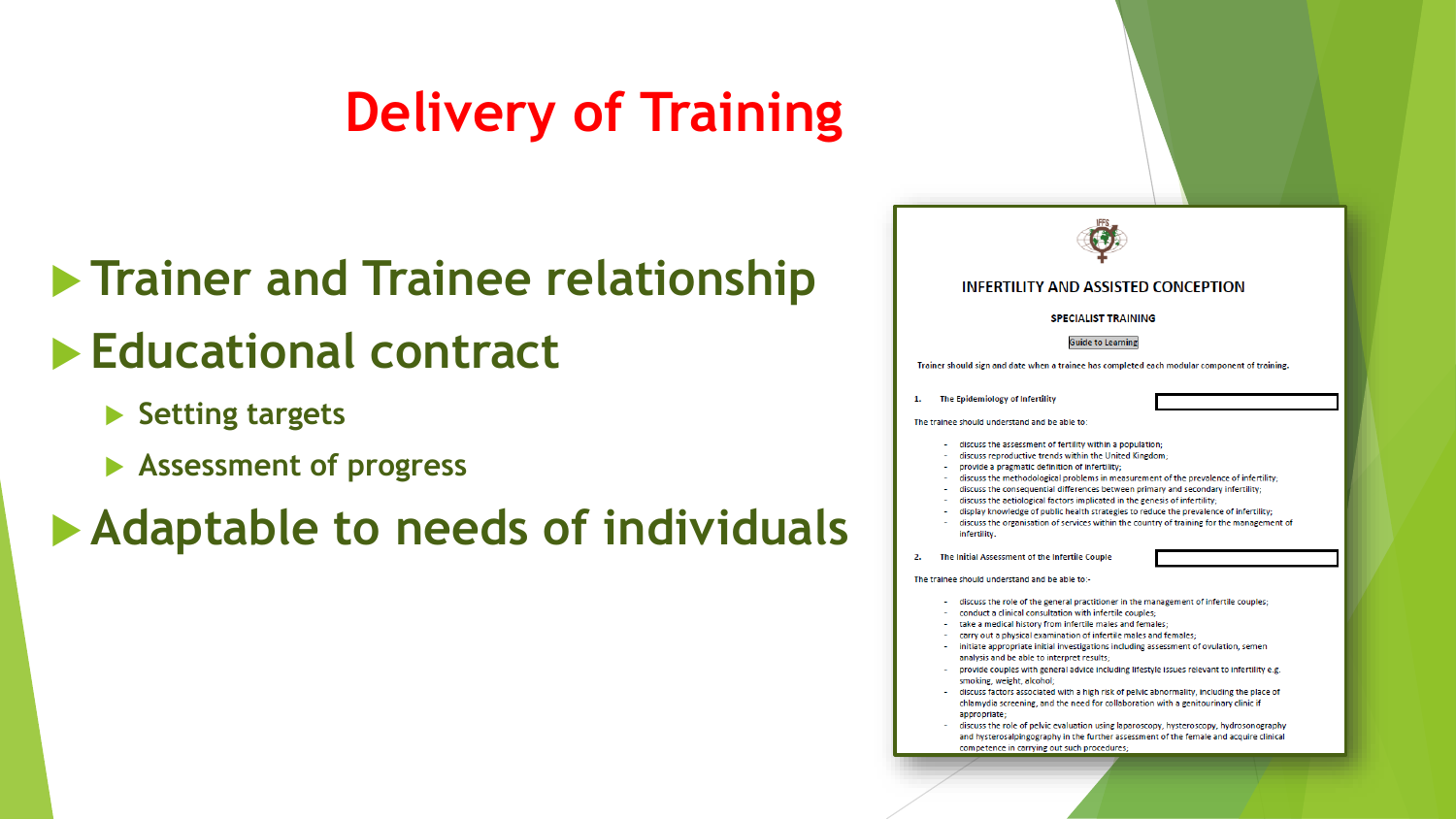#### **IFFS Guide to Learning 20 Domains**

- **Epidemiology**
- **Basic assessment**
- **Male factor**
- **Disorders of ovulation**
- **Tubal factor**
- **Endometriosis**
- **Unexplained infertility**
- **Psychological aspects**
- **Patient selection for IVF**
- **Ovarian stimulation**
- **Oocyte retrieval**
- **Ultrasound skills**
- **Embryology**
- **Embryo transfer**
- **Implantation**
- **Gamete donation**
- **Research & Audit**
- **Teaching**
- **Ethics and legal aspects**
- **Administration**

|                  | <b>INFERTILITY AND ASSISTED CONCEPTION</b>                                                                                                                                       |
|------------------|----------------------------------------------------------------------------------------------------------------------------------------------------------------------------------|
|                  | <b>SPECIALIST TRAINING</b>                                                                                                                                                       |
|                  | <b>Guide to Learning</b>                                                                                                                                                         |
|                  | Trainer should sign and date when a trainee has completed each modular component of training.                                                                                    |
| 1.               | The Epidemiology of Infertility                                                                                                                                                  |
|                  | The trainee should understand and be able to:                                                                                                                                    |
|                  | discuss the assessment of fertility within a population:                                                                                                                         |
|                  | discuss reproductive trends within the United Kingdom;                                                                                                                           |
|                  | - provide a pragmatic definition of infertility;                                                                                                                                 |
|                  | discuss the methodological problems in measurement of the prevalence of infertility;                                                                                             |
|                  | discuss the consequential differences between primary and secondary infertility;<br>discuss the aetiological factors implicated in the genesis of infertility;                   |
|                  | display knowledge of public health strategies to reduce the prevalence of infertility;                                                                                           |
|                  | discuss the organisation of services within the country of training for the management of<br>infertility.                                                                        |
| $\overline{2}$ . | The Initial Assessment of the Infertile Couple                                                                                                                                   |
|                  | The trainee should understand and be able to:-                                                                                                                                   |
|                  | - discuss the role of the general practitioner in the management of infertile couples;                                                                                           |
|                  | - conduct a clinical consultation with infertile couples:                                                                                                                        |
|                  | - take a medical history from infertile males and females;                                                                                                                       |
|                  | - carry out a physical examination of infertile males and females;                                                                                                               |
|                  | initiate appropriate initial investigations including assessment of ovulation, semen<br>analysis and be able to interpret results;                                               |
|                  | provide couples with general advice including lifestyle issues relevant to infertility e.g.                                                                                      |
|                  | smoking, weight, alcohol;                                                                                                                                                        |
|                  | - discuss factors associated with a high risk of pelvic abnormality, including the place of                                                                                      |
|                  | chlamydia screening, and the need for collaboration with a genitourinary clinic if                                                                                               |
|                  |                                                                                                                                                                                  |
|                  | appropriate:                                                                                                                                                                     |
|                  | discuss the role of pelvic evaluation using laparoscopy, hysteroscopy, hydrosonography<br>and hysterosalpingography in the further assessment of the female and acquire clinical |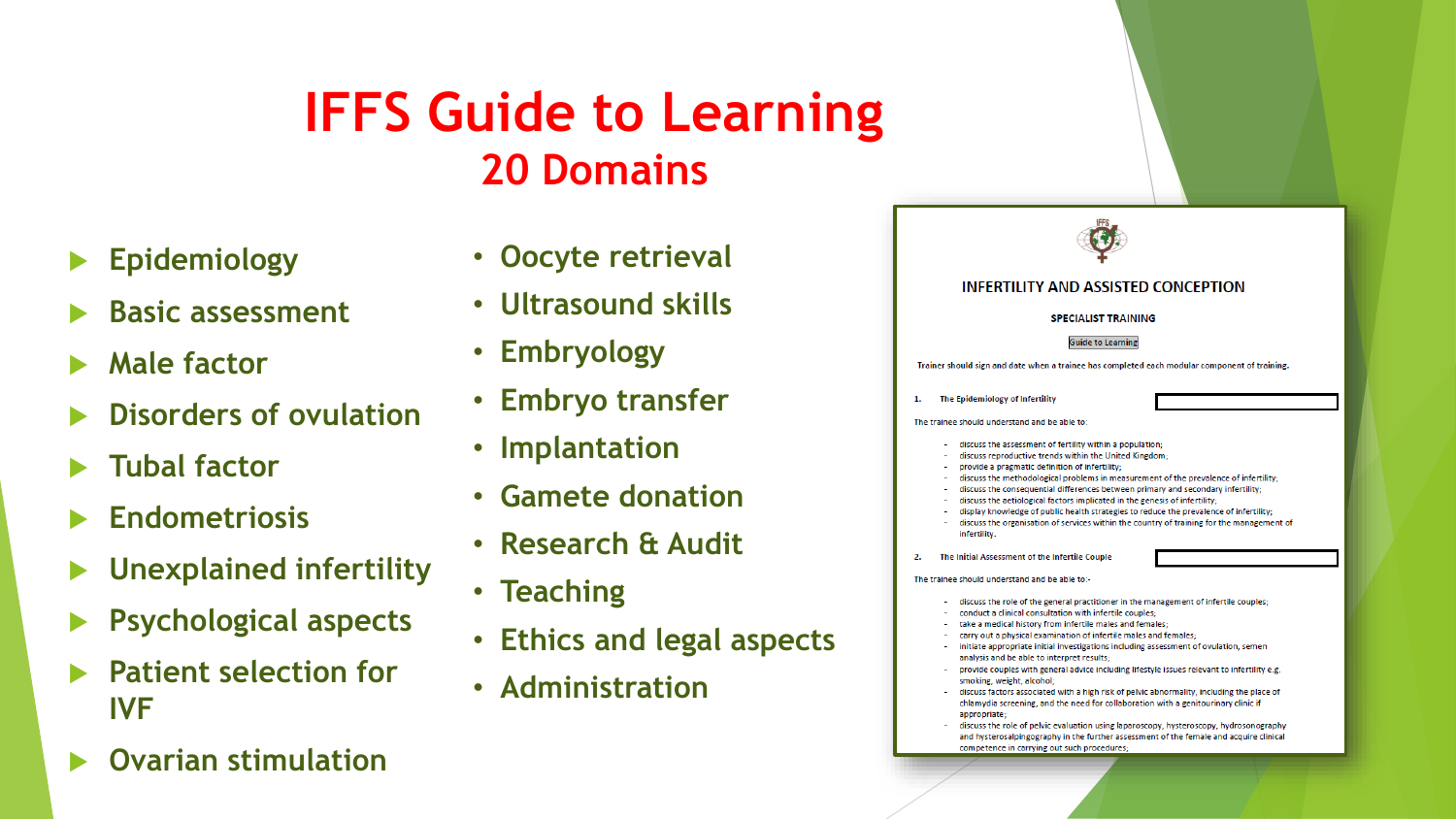### **IMPLEMENTATION**

**THE ROLE OF THE TRAINER**

- **Duties – the educational contract**
- **Teaching skills**
- **Imparting knowledge**
- **Appraisal**

**DOCUMENTATION**

- **Trainee (logbooks)**
- **Trainer (records)**

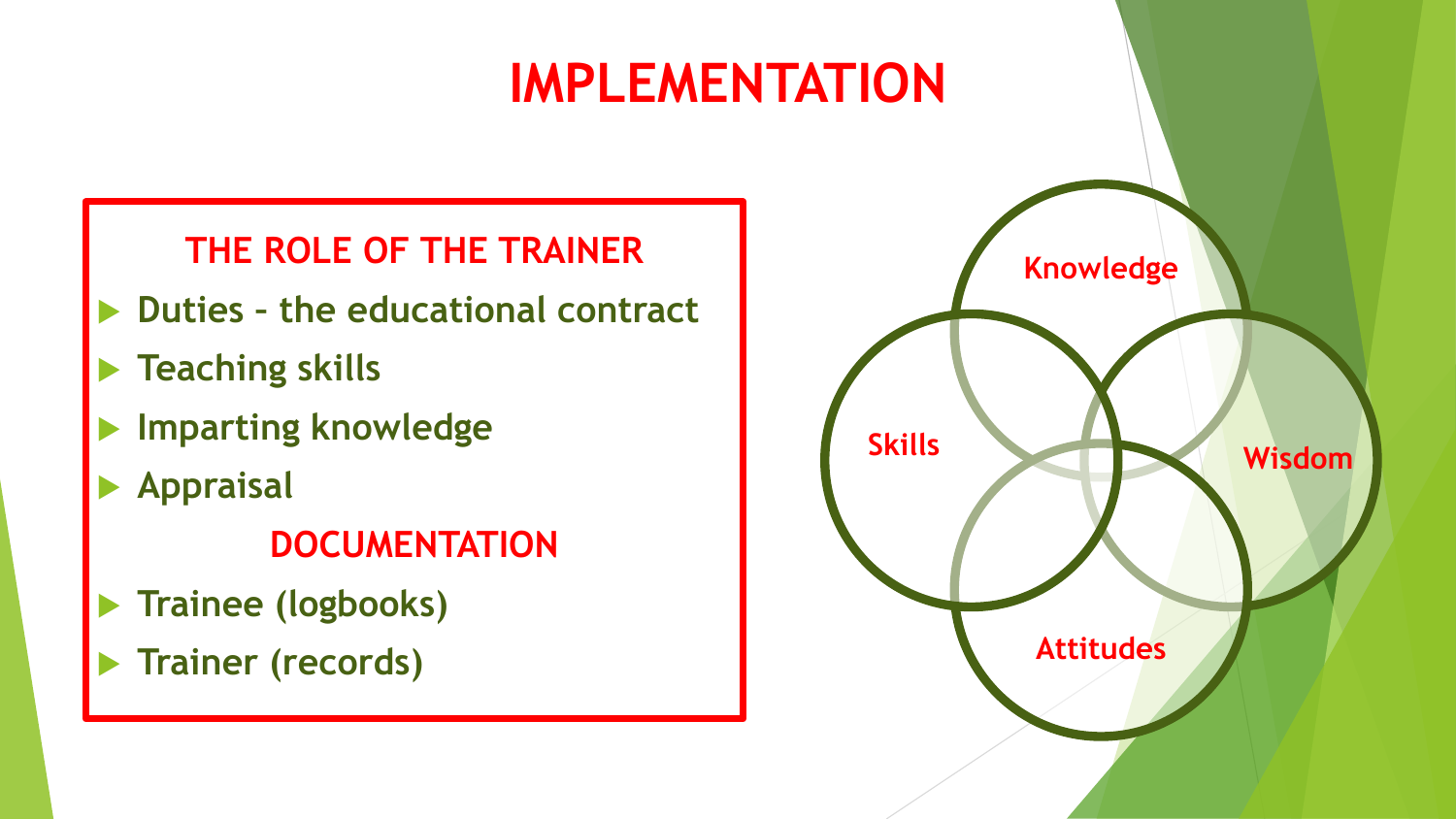### **Training in the Baltic States**

- **Whose responsibility?**
- **Structure?**
- **Documentation?**
- **Quality assurance/uniformity?**
- **BFS must be a stakeholder?**
- **IFFS curriculum as a resource?**



**Fertility Societies**

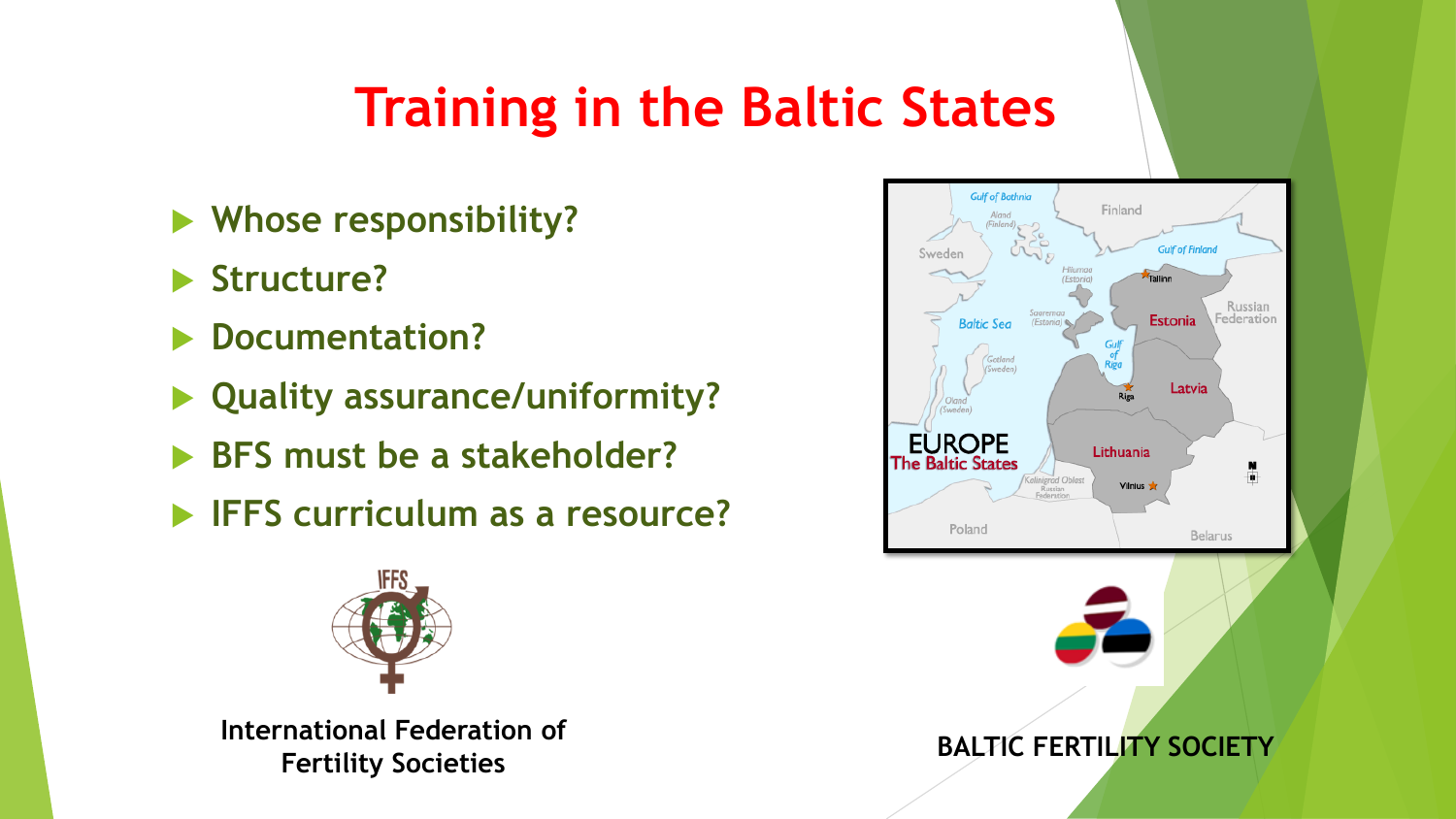

**Dr Mark Hamilton Course Director IFFS NHS Grampian/University of Aberdeen**

**m.hamilton@abdn.ac.uk**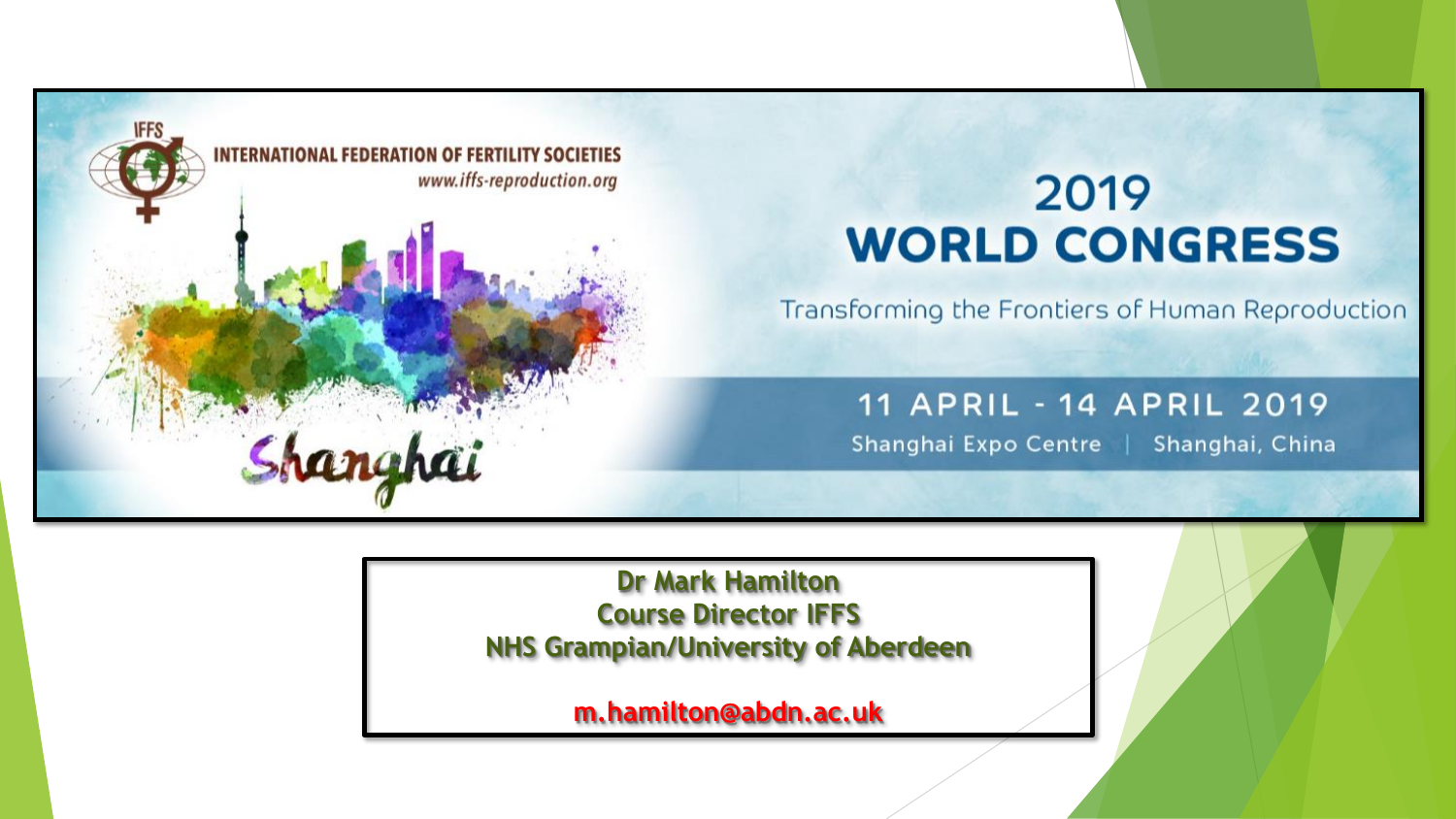### **Appraisal in training**

**Knowledge**

**Skills**

**Attitudes**

**Wisdom**

**WORKPLACE BASED FORMATIVE ASSESSMENT**

- **Mini clinical evaluation exercises (Mini CEX)**
- **Observed structured assessments of Technical Skills (OSAT)**
- **Case Based Discussions (CbD) DOCUMENTATION**
- **Trainee log books**

**Not about competence but identifying strengths and weaknesses**

**Non Technical Skills for Surgeons (NOTSS)**